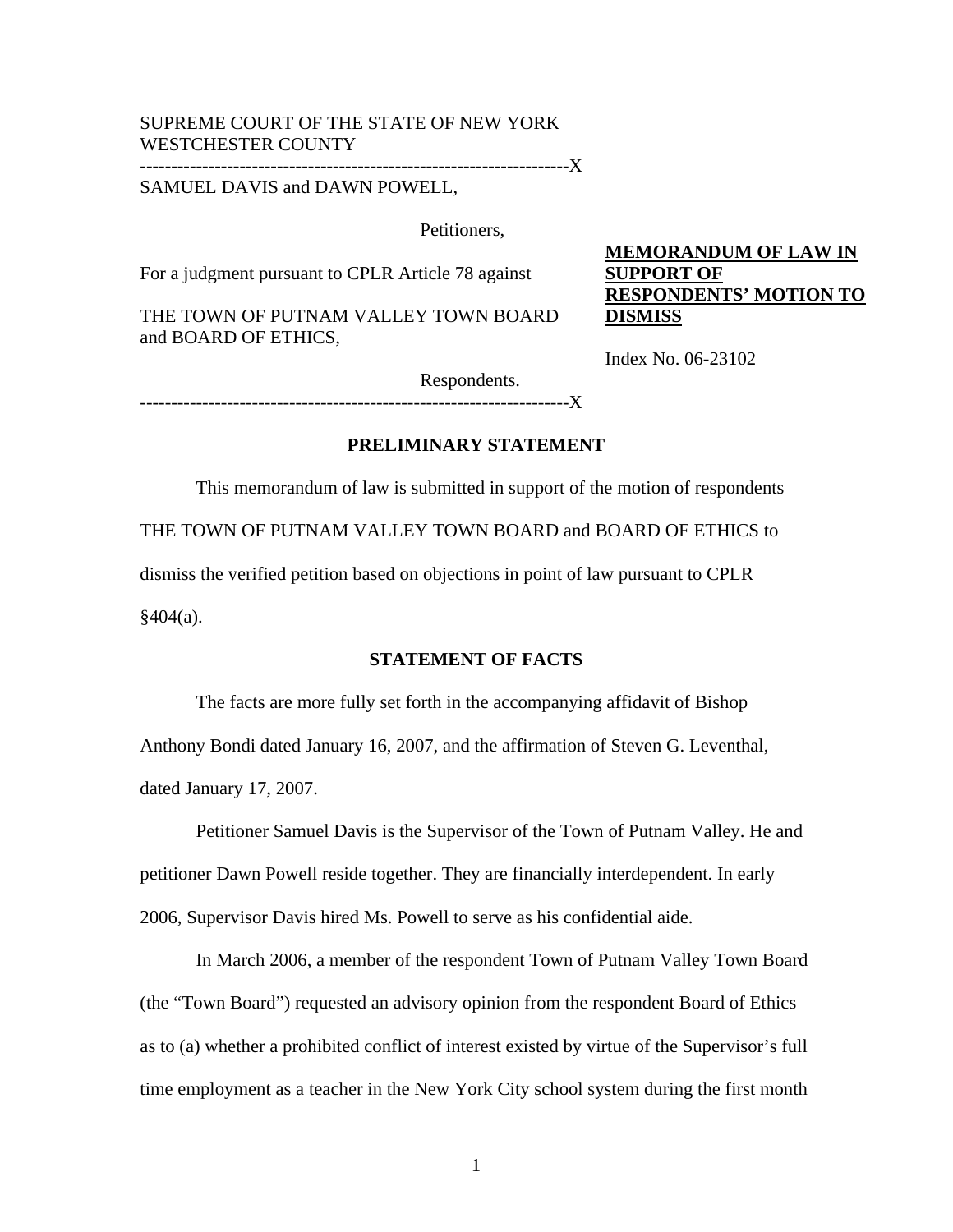of his term of office; (b) whether a prohibited conflict of interest existed by virtue of the Supervisor's approval of an agreement of employment between the Town and Ms. Powell, whom the inquiring Town Board member described as the Supervisor's domestic partner; and (c) whether a prohibited conflict of interest existed by virtue of the participation by the Supervisor and another member of the Town Board in the discussion of a proposal to extend health insurance benefits to the domestic partners of Town officers and employees.

 The Board of Ethics provided Supervisor Davis and Ms. Powell with copies of the inquiry, and requested that they respond to the allegations that it contained. Supervisor Davis and Ms. Powell each submitted a written response to the inquiry and were interviewed by the members of the Board of Ethics. Neither Supervisor Davis nor Ms. Powell denied that they were domestic partners. Rather, they admitted that they were financially interdependent.

 The Board of Ethics analyzed the facts as presented and the applicable provisions of Article 18 of the New York General Municipal Law (Conflicts of Interest of Municipal Officers and Employees), the then current Code of Ethics of the Town of Putnam Valley, and applicable case law and commentary.

On July 24, 2006, the Board of Ethics rendered an advisory opinion (the "Advisory Opinion") in which it opined that (a) the question of whether the Supervisor was required to devote his full time and attention to his official duties during the first month of his term of office was a question of law beyond the competence of the Board of Ethics, and should be referred to the Town Attorney; (b) a prohibited appearance of impropriety existed by virtue of the Supervisor's approval of the agreement of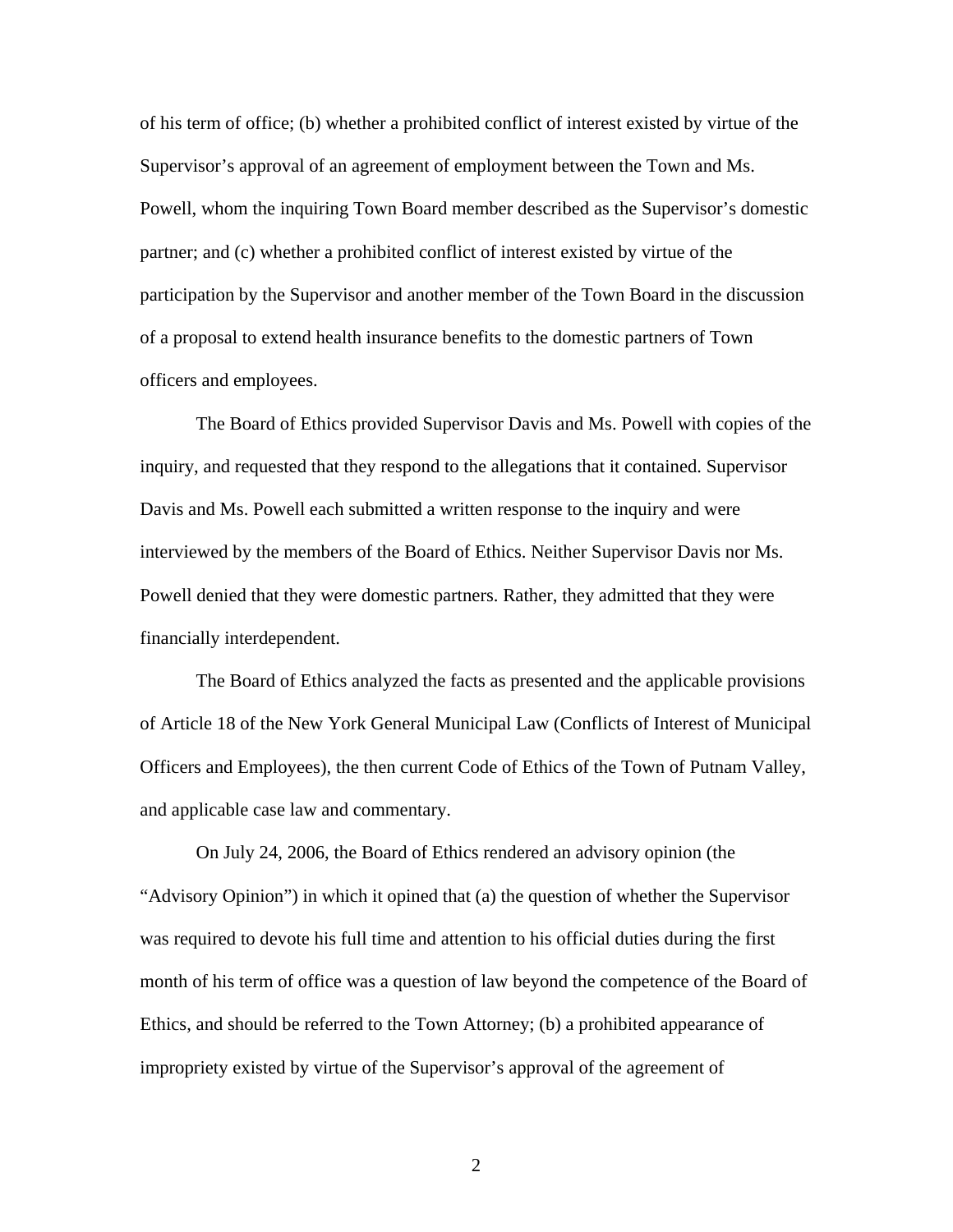employment between the Town and Ms. Powell; (c) a prohibited appearance of impropriety did not exist by virtue of the rate of compensation paid to Ms. Powell for her work as the Supervisor's confidential aide; and (d) a prohibited conflict of interest did not exist by virtue of the participation by the Supervisor and another member of the Town Board in the discussion of a proposal to extend health insurance benefits to the domestic partners of Town officers and employees.

On August 16, 2006, the Town Board adopted the Advisory Opinion by resolution, and on November 15, 2006 it "censured" the appearance of impropriety arising from the Supervisor's hiring decision.

 On October 18, 2006, the Town Board enacted Local Law No. 5 of 2006 (the "Revised Code of Ethics"), in which it made comprehensive revisions to the Town's Code of Ethics.

Petitioners seek a judgment pursuant to Article 78 of the CPLR: (a) reversing and annulling the "Advisory Opinion" of the Board of Ethics; (b) reversing and annulling the resolution of the Town Board in which it accepted the Advisory Opinion; (c) reversing and annulling the resolution of the Town Board in which it "censured" the appearance of impropriety arising from the Supervisor's hiring decision; and (d) annulling the Revised Code of Ethics enacted by the Town Board. Petitioners also seek a declaratory judgment declaring that the Supervisor's hiring decision did not create a prohibited appearance of impropriety, and declaring that the Revised Code of Ethics is invalid.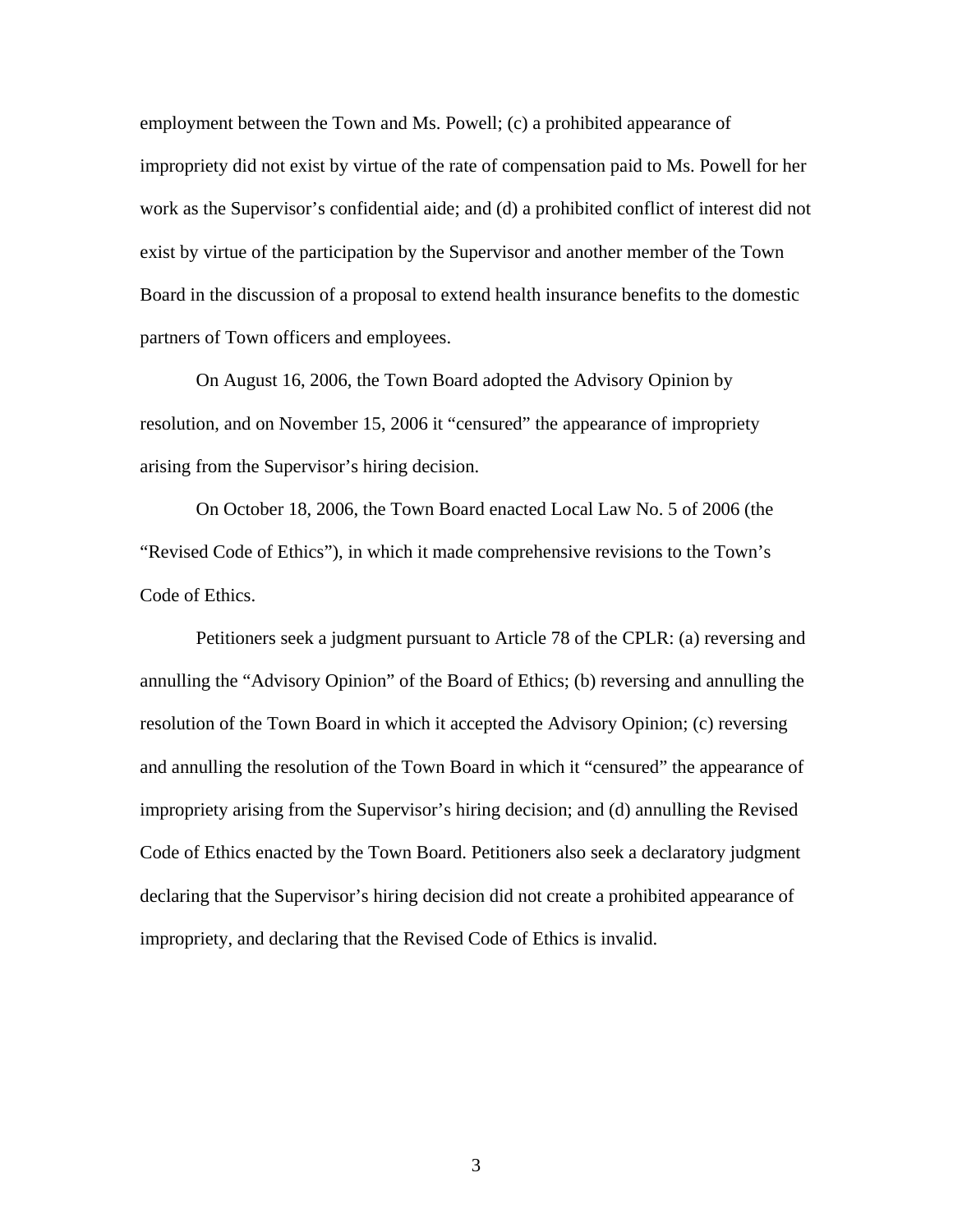#### **OBJECTIONS IN POINT OF LAW**

#### **A. Advisory Opinion of the Board of Ethics**

#### **I.**

## **THE ADVISORY OPINION IS NOT REVIEWABLE BECAUSE IT WAS NOT A FINAL DETERMINATION.**

An advisory opinion is not a "final determination" within the meaning of CPLR

§7801 and therefore is not reviewable. *See,* Scarpati-Reilly v. Town of Huntington Bd. of

Ethics, 300 A.D. 2d 404 (2d Dep't 2002); Neale v. Cohen, 281 A.D.2d 421 (2<sup>nd</sup> Dept

2001); Hammer v. Veteran, 86 Misc. 2d 1056 (Westchester Co. 1975), affd., 53 A.D.2d

629 (2d Dep't 1976).

### **II. THE STATE COMPTROLLER'S INTERPRETATION OF STATE LAW IS IRRELEVANT BECAUSE THE ADVISORY OPINION WAS BASED ON THE TOWN CODE OF ETHICS. (Petition ¶9)**

 Petitioners cite Informal Opinion No. 91-18 of the NYS Comptroller for the proposition that "a town supervisor would not have a statutory conflict of interest if the supervisor appointed his or her spouse to the position of confidential secretary. However, the Comptroller's opinion was based on his interpretation of NY General Municipal Law §800(3)(a)(providing that an employment agreement between a municipality and the spouse of an officer or employee is not a contract in which the officer or employee is deemed to have a prohibited interest), and NY Town Law §29(15) (providing that a town supervisor may designate a confidential secretary).

Here, in rendering the Advisory Opinion, the Board of Ethics considered the application of Article 18 of the New York General Municipal Law and, consistent with the Comptroller's opinion cited by petitioners, determined that the Supervisor's conduct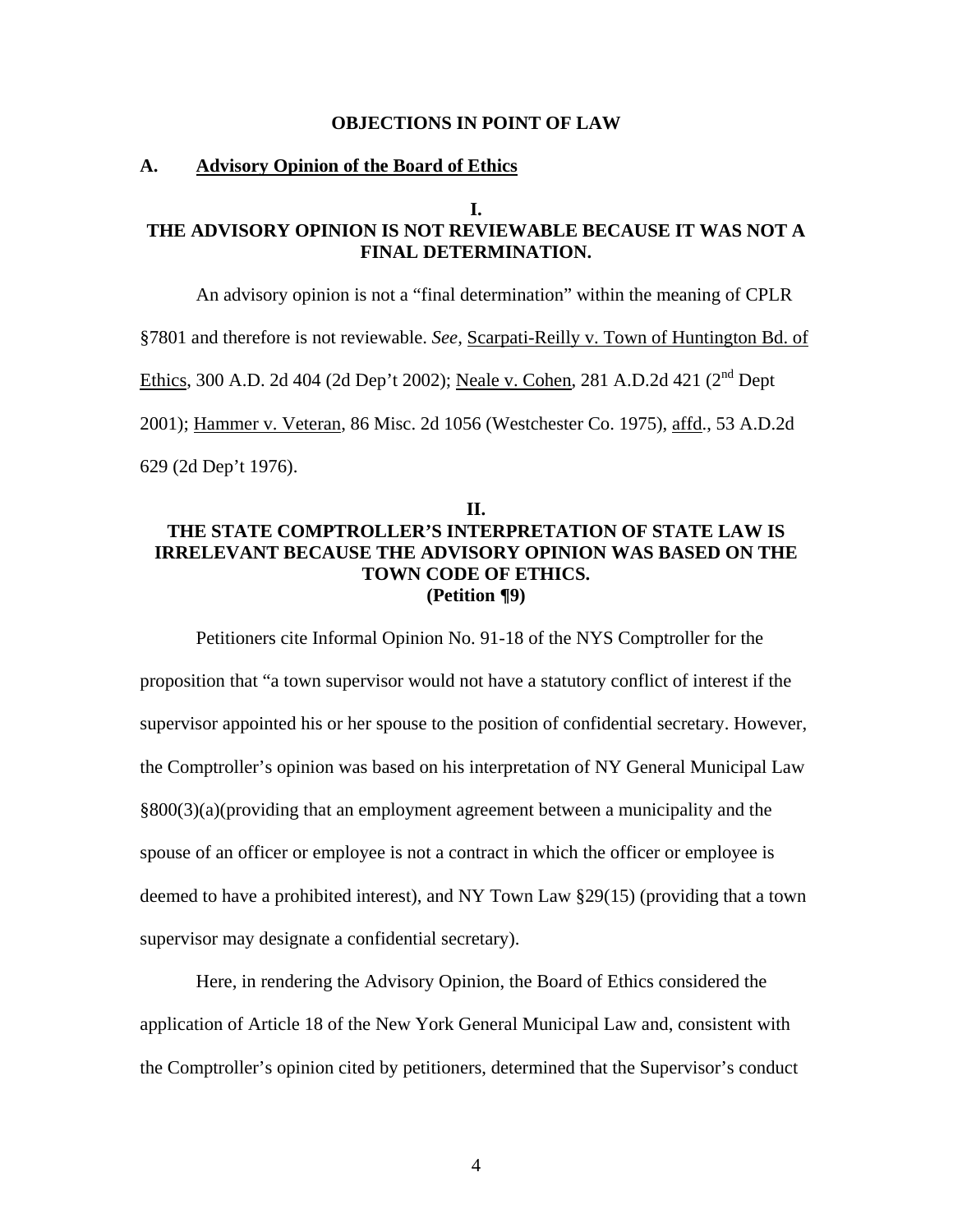in hiring Ms. Powell did not constitute a violation of that statute. The Board reasoned

that:

NY Gen. Mun. Law §801 prohibits a municipal officer or employee from having an interest in a contract with the municipality where the official, either individually or as a member of a board, has the power to approve the contract, or to approve payment under the contract. A contract that violates this section is void. The willful and knowing violation of this section is a misdemeanor. NY Gen. Mun. Law §800-3 provides that a municipal officer or employee is deemed to have an interest in the contracts of his spouse, minor children and dependents except a contract of employment with the municipality. Thus here, even if the Supervisor's domestic partner was his dependent at the time she was hired by the Town, her contract of employment would not present a prohibited conflict of interest under NY Gen. Mun. Law §801.

However, the Comptroller noted in Opinion 91-18 that the analysis should not end

with a review of Article 18 of the New York General Municipal Law. The Comptroller

stated that:

While we conclude that there would be no statutory conflict in this situation [under Article 18 of the NY Gen. Mun. Law], we note that General Municipal law §806 requires a town to adopt a code of ethics setting forth standards of conduct for the guidance of its officers and employees. A code of ethics may regulate or prescribe conduct that is not expressly prohibited by Article 18 and may prohibit conduct…[citation omitted]. We believe that the employment of relatives or dependents of town officers is one of the subjects that should be addressed by a code of ethics. Therefore, we suggest that the town's code of ethics be consulted to determine whether it contains any pertinent provisions. **Further, even if the town has determined through its code of ethics not to preclude the supervisor from appointing his or her spouse as confidential secretary or bookkeeper, it is our opinion that the supervisor should abstain from any discussions and votes of the town board on matters relating to the confidential secretary and bookkeeper so as to avoid the appearance of impropriety to the extent possible under these circumstances.** (emphasis added).

The same conclusion was reached by the State Attorney General in 1996 N.Y. Op. (Inf)

Att'y Gen. 1019 (a member of a town board should refrain from participating in any official action that would affect the terms and conditions of employment of his or her spouse), and learned commentators. *See,* Hogan, Nepotism, NYSBA/MLRC *Municipal*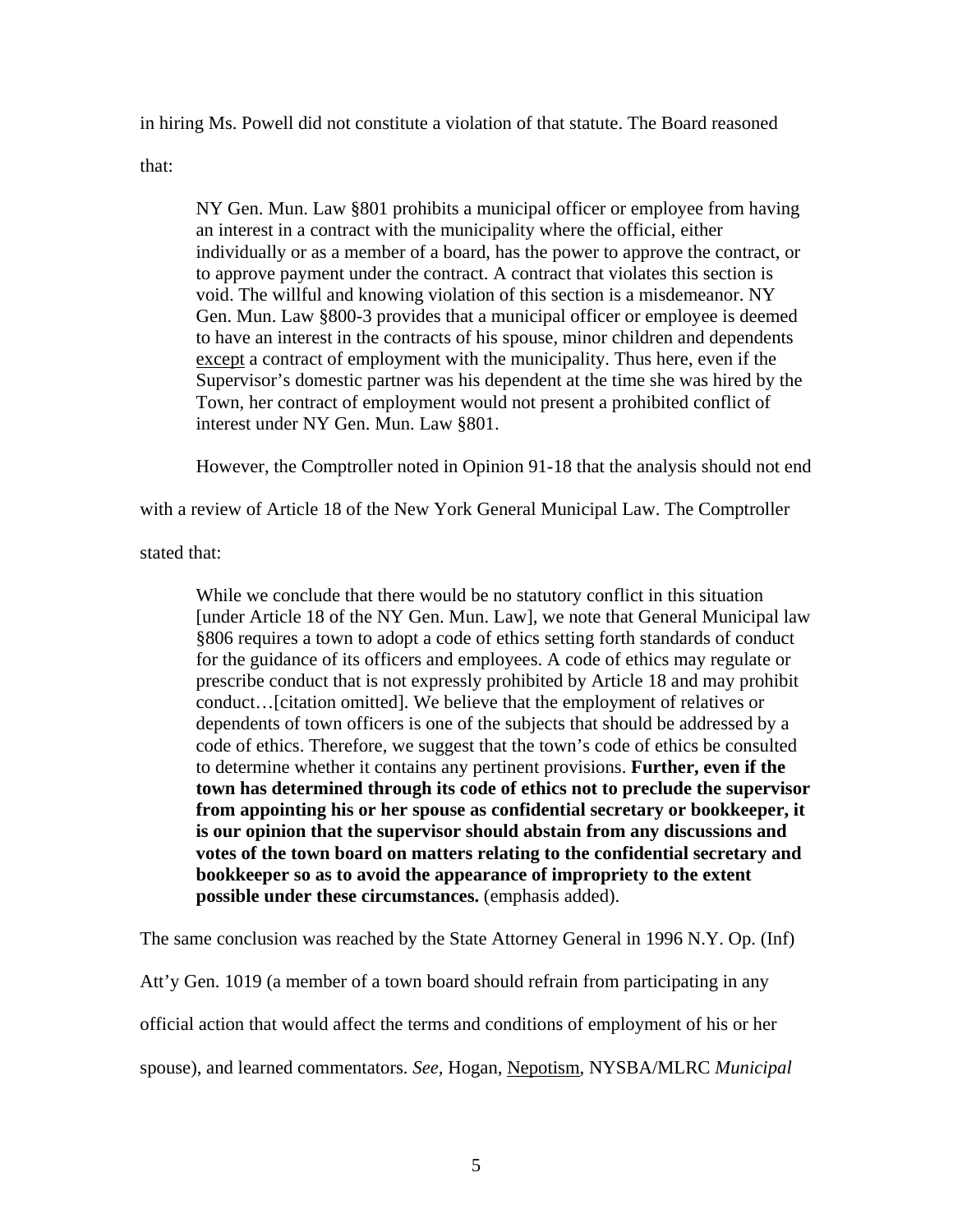*Lawyer*, Fall 2005, Vol. 19, No. 4 ("Often, a commitment to public service runs in families…merely allowing family members to work for the same municipality presents little harm. Rather, the harm lies in the abuse of office that arises when a public official hires, retains or promotes family members or supervises them or is supervised by them"); *see also,* The Handbook for Village Officials, New York Conference of Mayors and Municipal Officials, 2006 ed., Ch. 12 "Municipal Ethics", p.103 ("Issues concerning spouses and family members are particularly troublesome for municipal officials and tend to raise the specter of impropriety even under the most innocent circumstances.").

Consistent with the opinions of the State Comptroller, the Attorney General, and the commentators, the Board of Ethics did not end its analysis with its review of New York General Municipal Law Article 18. The Board of Ethics went on to analyze the provisions of the then current Town Code of Ethics. The Board noted that the Town Code of Ethics was more restrictive than the state law. Unlike the state law which permits nepotism in employment contracts, the Town Code of Ethics did not exclude contracts of employment from those contracts of a spouse, minor child or dependent in which an officer or employee was deemed to have an interest. Therefore, the Board of Ethics concluded that the Supervisor's participation in the decision to employ his domestic partner violated the spirit and intent of the then current Town Code of Ethics. The Board stated that:

The Supervisor should have recused himself from participating in the hiring of his domestic partner, the setting of her salary, the supervision of her work, and from taking any other actions concerning the terms and conditions of her employment. The Supervisor's failure to recuse himself from participating in these matters involving the terms and conditions of the employment of his domestic partner created a prohibited appearance of impropriety.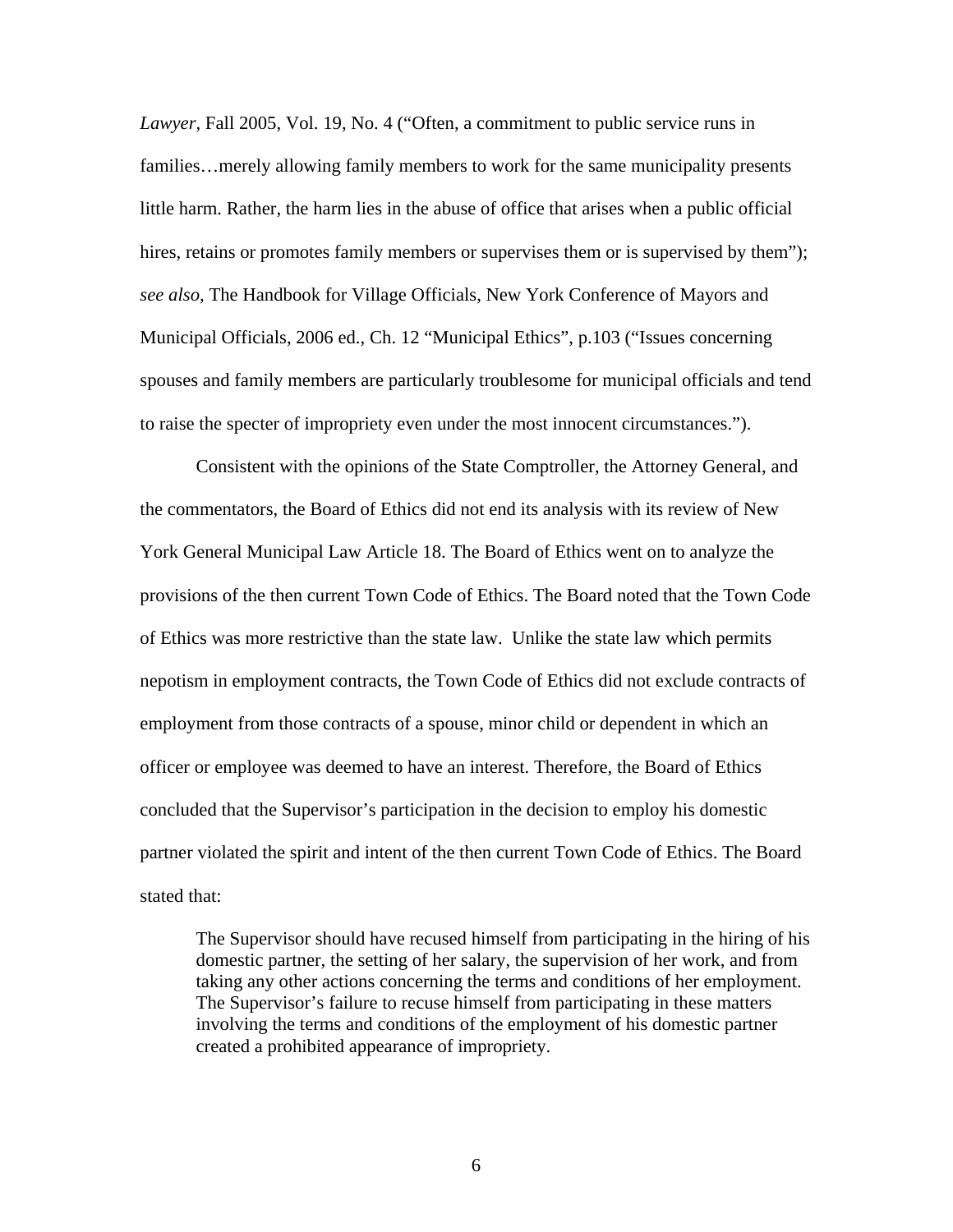This Board's conclusion is entitled to great weight. *See*, **Byer v. Town of Poestenkill**, 232 A.D.2d 851 (3rd Dept. 1996).

#### **III.**

# **PURPORTED PRACTICES ELSEWHERE IN THE STATE HAVE NO RELEVANCE BECAUSE THE ADVSORY OPINION WAS BASED ON THE SPIRIT AND INTENT OF THE CODE OF ETHICS FOR THE TOWN OF PUTNAM VALLEY. (Petition ¶10)**

Although petitioners allege on information and belief that it is a "widespread

practice around the state" for the Supervisors of small towns to hire their spouses to serve

as their confidential secretaries, here the Board of Ethics did not based its Advisory

Opinion on Article 18 of the General Municipal Law, applicable statewide. Rather, it was

based on the spirit and intent of the more restrictive Code of Ethics for the Town of

Putnam Valley in effect at the time. Accordingly, the purported practices elsewhere in the

state have no relevance.

#### **IV.**

# **THE SUBSTANTIVE PROVISIONS OF THE TOWN CODE OF ETHICS ARE NOT IN CONFLICT WITH ARTICLE 18 OF THE GENERAL MUNICIPAL LAW BECAUSE THE STATE LAW EXPRESSLY AUTHORIZES LOCAL MUNICIPALITIES TO ADOPT THEIR OWN MORE RESTRICTIVE CODES. (Petition ¶ 17)**

New York General Municipal Law §806 expressly authorizes local municipalities

to adopt their own local codes of ethics, provided that a local code "may regulate or

prescribe conduct which is not expressly prohibited by this article but may not authorize

conduct otherwise prohibited." Thus the more restrictive provisions in the former Town

of Putnam Valley Code of Ethics were not in "conflict" with Article 18 of the NY

General Municipal Law.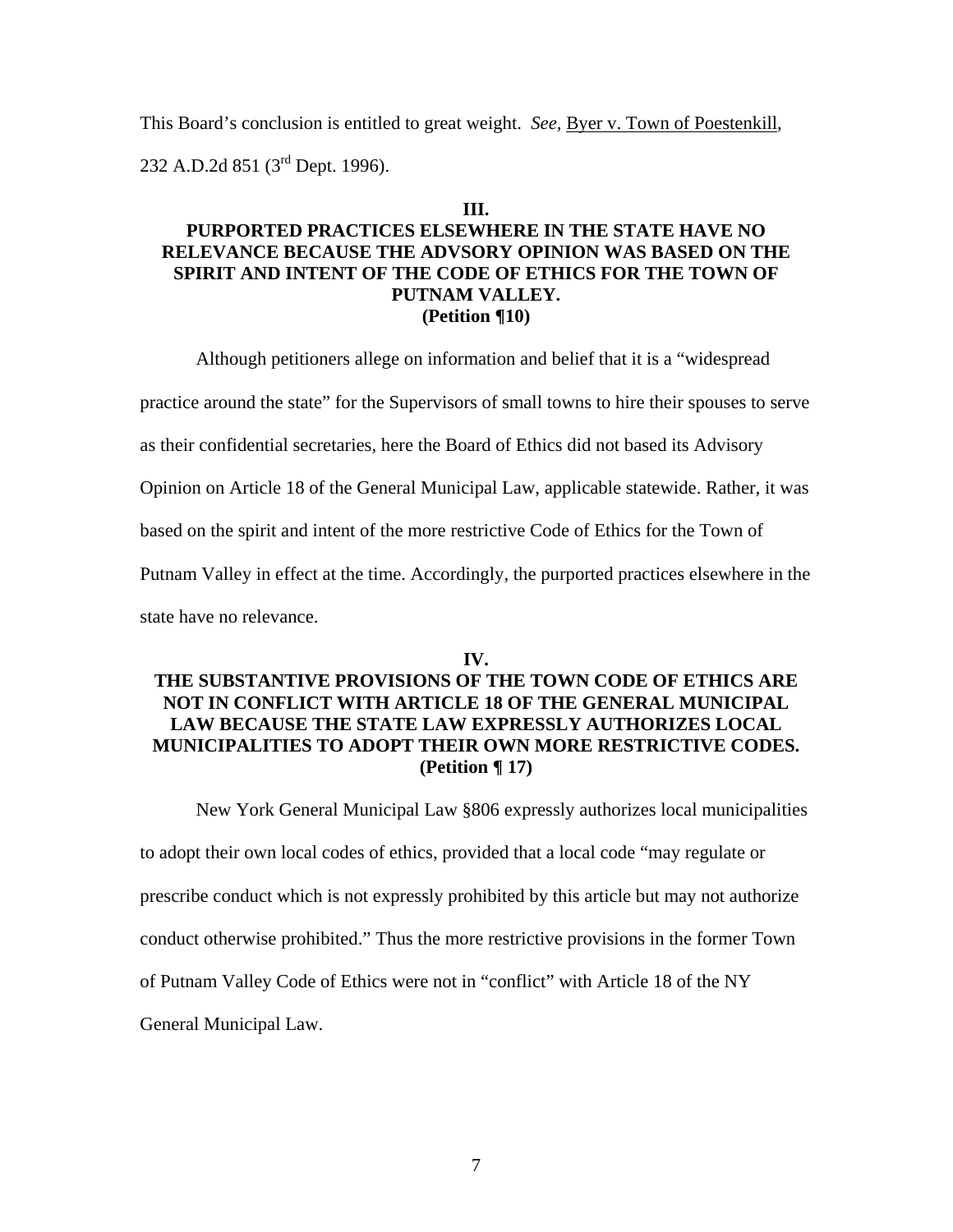**V.** 

# **MS. POWELL LACKS STANDING TO CHALLENGE THE ADVISORY OPINION BECAUSE HER CONDUCT WAS NOT THE SUBJECT OF THE OPINION.**

No advisory opinion was requested with respect to any conduct of Dawn Powell,

and no opinion was expressed by the Board of Ethics regarding her conduct. Rather, the

Board was requested to opine as to whether the action of Supervisor Davis in hiring Ms.

Powell violated the applicable provisions of state and local law. The inquiry stated in

pertinent part that:

On numerous occasions over the past  $2\frac{1}{2}$  months many citizens of our town have made it known to me and other members of our Town Board that there are questions regarding Supervisor Davis' action as to his hiring of Dawn Powell as his personal secretary.... The questions, as best as I can distill them are as follows:….Mr. Davis hired his domestic partner, Dawn Powell, as his "personal secretary." He hired her at a salary of \$46,000 dollars. This salary was what the previous secretary was making after six years on the job with the town. The previous secretary started at \$32,000 dollars. A) Was the hiring of Ms. Powell, and her being paid \$46,000 dollars, a "business dealing" that would benefit Mr. Davis in that he was in a "position to influence" it to his financial advantage? B) Why did Ms. Powell start at such a high salary, higher than what many town workers are paid despite years of service? C) How much more money is Mr. Davis paying Ms. Powell over what she made in her previous job? [and] D) Did Ms. Powell have any secretarial experience/skills at all for her to merit this position?...I am, therefore, asking that the members of the committee launch a full investigation into these actions by Supervisor Davis. I request that the pertinent sections of the town code and other pertinent state laws be examined to determine if any laws were not strictly complied with; and I also request a determination as to whether or not there is an appearance of impropriety regarding each of these issues once the above questions have been answered.

 Similarly, the Advisory Opinion referred only to the Supervisor's conduct and not to any conduct of Ms. Powell. The Board of Ethics framed the issue as "whether a prohibited conflict of interest existed by virtue of the Supervisor's approval of an agreement of employment between the Town and his domestic partner". For the reasons stated in the Advisory Opinion, it concluded that "a prohibited appearance of impropriety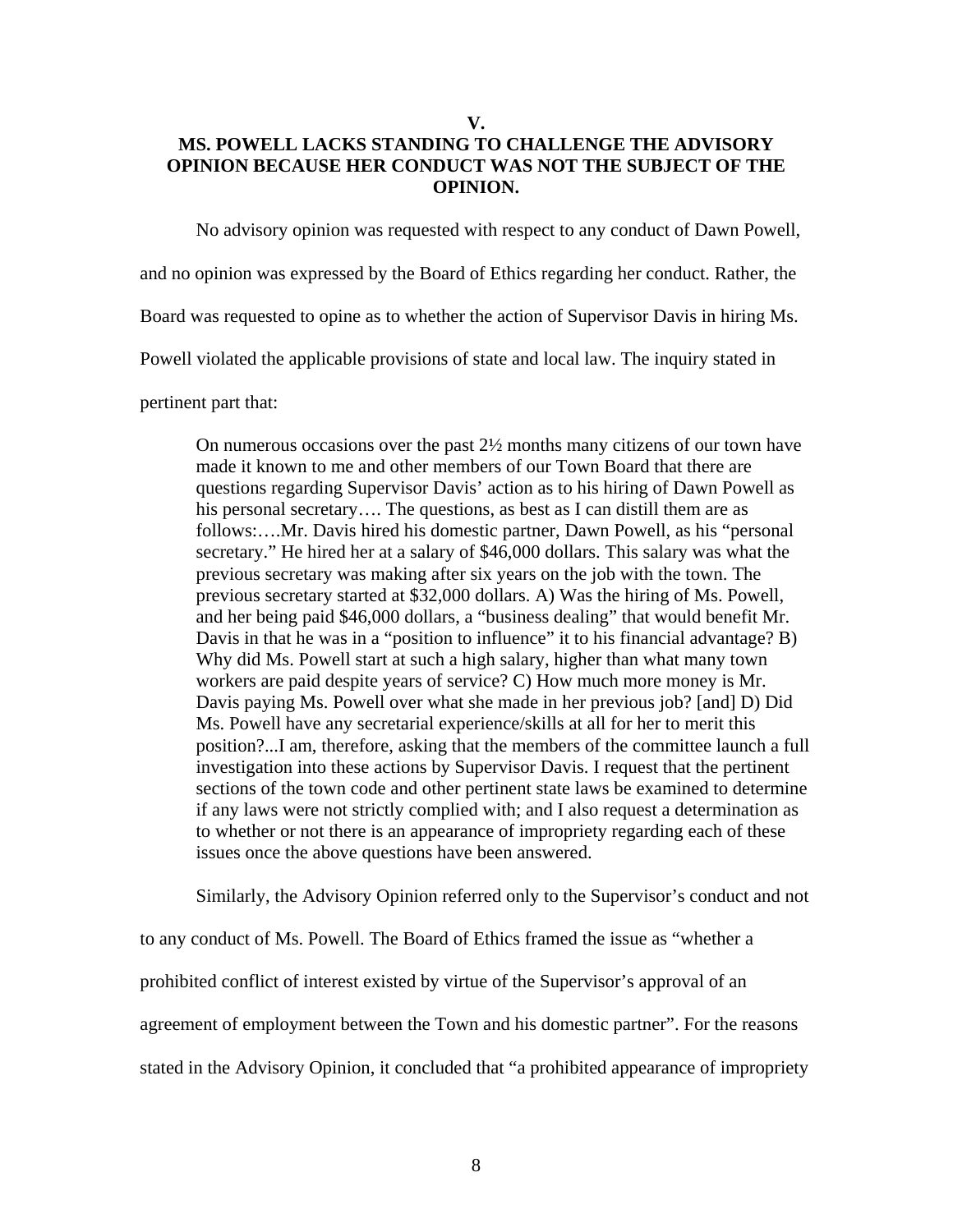existed by virtue of the Supervisor's approval of an agreement of employment between the Town and his domestic partner."

 For the same reasons, Ms. Powell lacks standing to challenge the resolutions adopted by the Town Board accepting the Advisory Opinion and "censuring" the appearance of impropriety.

#### **VI.**

# **BECAUSE THE SUPERVISOR, AS A MEMBER OF THE TOWN BOARD, HAS THE POWER TO NEGOTIATE HIS OWN CLAIMS, THEY ARE BARRED BY NY GEN. MUN. LAW §801.**

Article 18, §801 of the NY General Municipal Law prohibits a municipal officer or employee from having an "interest" in a "contract" over which the officer or employee has control.

The term "contract" is defined by §800-2 as "any *claim*, account or demand against or agreement with a municipality, express or implied…" (emphasis added). An interest is defined by §800-3 as "a direct or indirect pecuniary or material benefit accruing to the municipal officer or employee as a result of a contract with the municipality which such officer or employee serves." Under §801, a municipal officer or employee has control over a contract (or here, a "claim") "when such officer or employee, individually or as a member of a board, has the power or duty to…negotiate, prepare, authorize or approve the contract or authorize or approve payment thereunder…."

Under §804, a contract willfully entered into by or with a municipality in violation of §801 is null, void and wholly unenforceable. Thus, because Davis as Supervisor is a member of the Town Board, and since the Town Board has the power and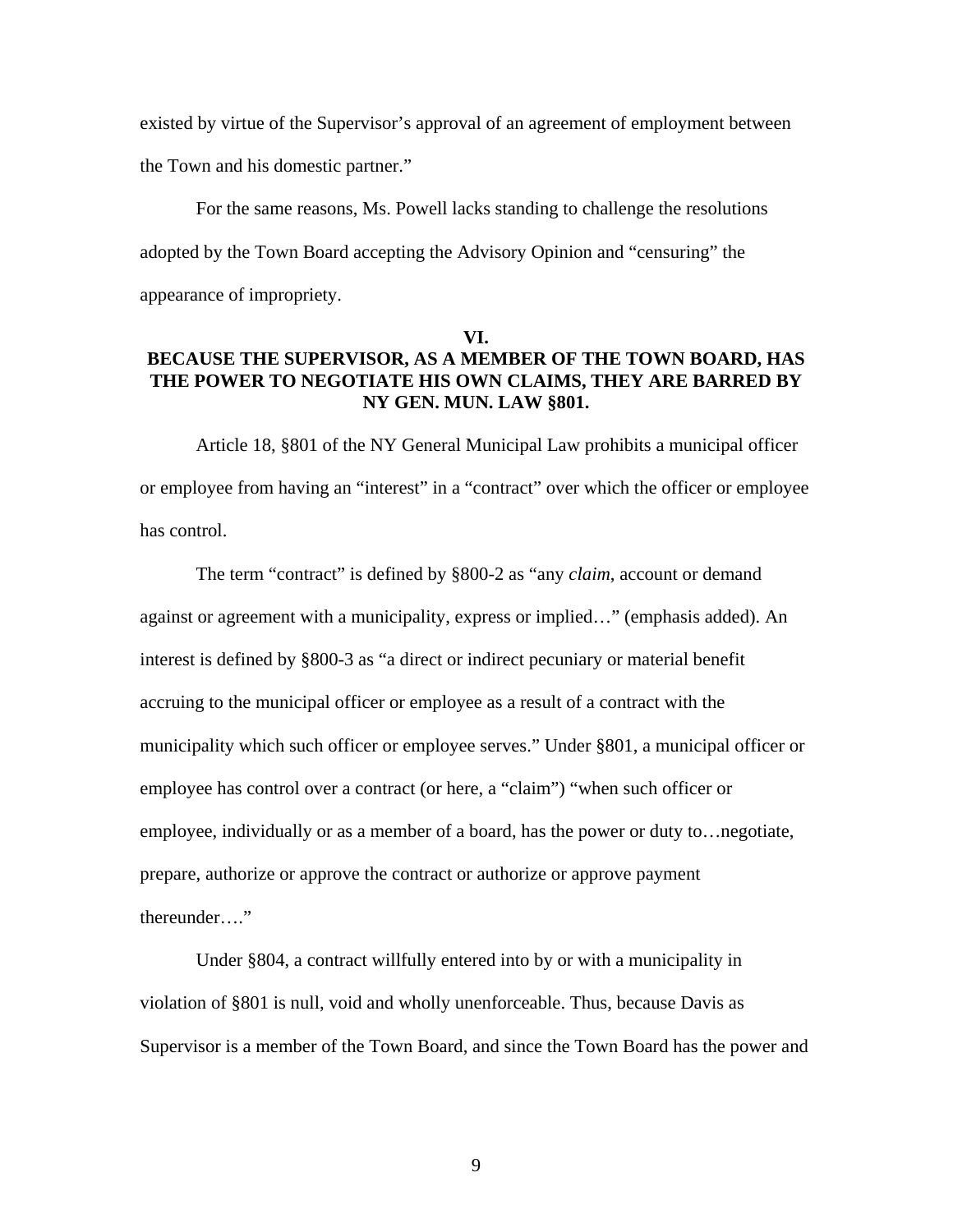duty to negotiate, authorize or approve his claim, the claim represents a prohibited contract with the municipality and is wholly unenforceable.

 For the same reasons, Supervisor Davis is barred from challenging the resolutions adopted by the Town Board accepting the Advisory Opinion and "censuring" the appearance of impropriety.

## **VII. THE SUBSTANTIAL EVIDENCE RULE DID NOT APPLY TO THE BOARD OF ETHICS IN RENDERING ITS ADVISORY OPINION (Petition ¶32)**

The substantial evidence rule applies where a hearing is required and evidence is taken pursuant to direction by law. See, 6 NY Jur Art. 78, §59. Because an advisory opinion is not a final determination, there was no requirement that the Board of Ethics conduct an evidentiary hearing in rendering the Advisory Opinion.

Nevertheless, even under the substantial evidence rule, the advice rendered by the Ethics Board was reasonable based on the record before it. In his request for an advisory opinion, Councilmember Tendy alleged that the petitioners were domestic partners. The petitioners were afforded notice, provided with a copy of the inquiry, and asked to respond to the allegations. Supervisor Davis and Ms. Powell each submitted written responses. Neither Supervisor Davis nor Ms. Powell denied that they were domestic partners. In separate interviews, they each confirmed that they were financially interdependent upon each other. The Board of Ethics reasonably relied upon the record before it.

In the discussion leading to adoption by the Town Board of its resolution accepting the Advisory Opinion, Supervisor Davis acknowledged that he and Ms. Powell reside together. The minutes of the August 16, 2006 meeting state that: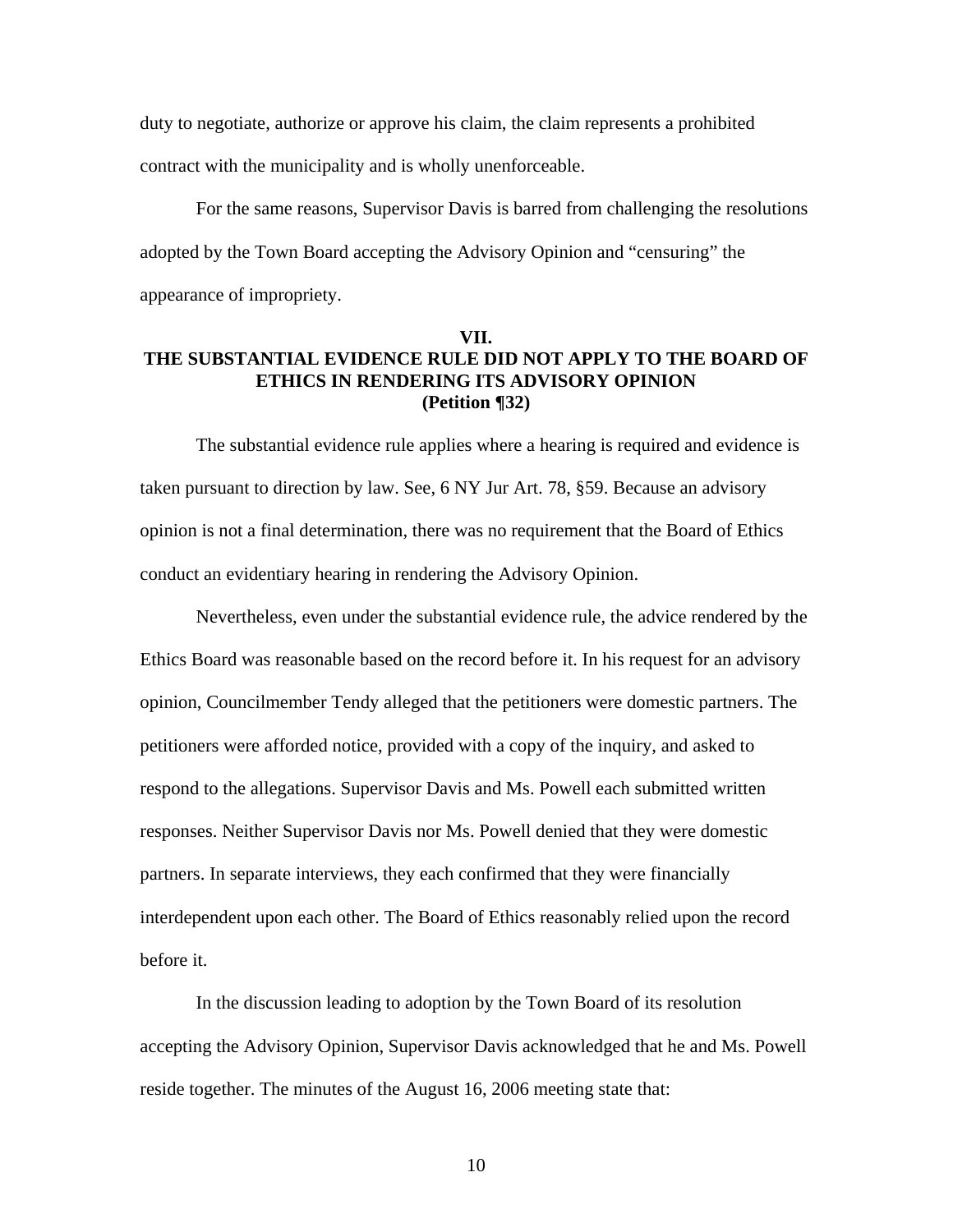…Supervisor Davis felt that Dawn could to a good job. At first she turned the job down also and than [sic] agreed. When she agreed, Supervisor Davis called legal counsel at the Association of Towns who assured him that the appointment was both legal and ethical. He added that they had no problem with hiring someone who shares his home with him….

It should be noted that the opinion of unnamed legal counsel, if based upon Article 18 of the New York General Municipal Law, was irrelevant for the same reasons that the New York Comptroller interpretation of the state law was irrelevant (see Point II above). The Advisory Opinion here was based upon the spirit and intent of the more restrictive Town Ethics Code, and not on the provisions of Article 18 of the New York General Municipal Law.

Moreover, not having denied the allegation that they were domestic partners in the proceedings before the Board of Ethics, the Supervisor and Ms. Powell should be estopped from arguing now that the Board's conclusion that they were domestic partners was not supported by substantial evidence. *See,* Village of Tarrytown v. Planning Board of Village of Sleepy Hollow, 292 A.D.2d  $617 (2<sup>nd</sup>$  Dept. 2002). The natural and reasonable inference of their silence in the face of Councilman Tendy's allegation that they were domestic partners is that Supervisor Davis and Ms. Tendy tacitly admitted that they were domestic partners. *See,* 58 NY Jur Evidence and Witnesses §294.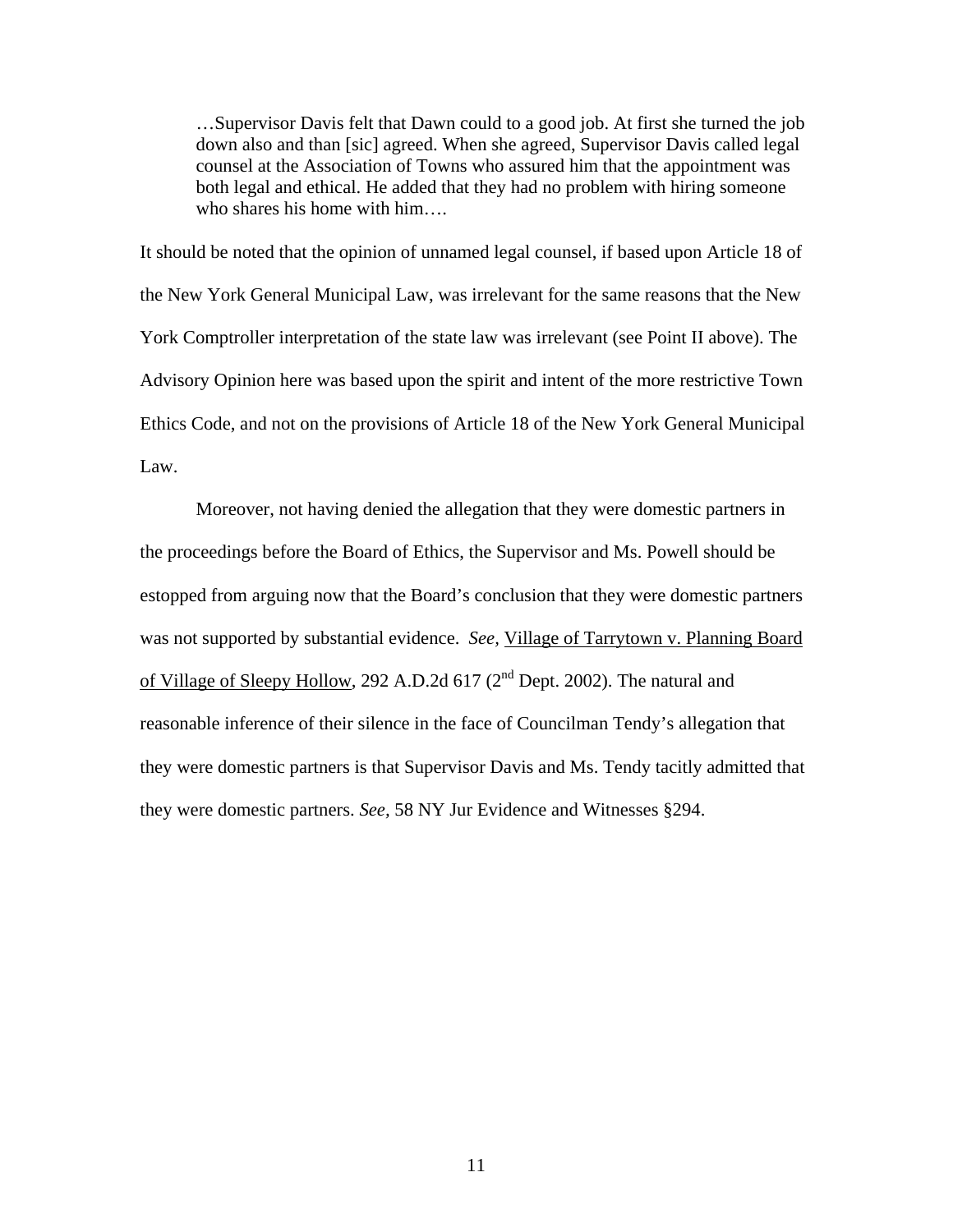#### **B. Resolutions of the Town Board**

# **VIII.**

### **THE TOWN BOARD PROPERLY EXERCISED ITS GENERAL POWERS IN ACCEPTING THE ADVISORY OPINION AND IN "CENSURING" THE APPEARANCE OF IMPROPRIETY. (Petition ¶19)**

 New York Town Law §64(23) provides that a town board "shall have and exercise all the powers conferred upon the town and such additional powers as shall be necessarily implied therefrom."

New York General Municipal Law Article 18 expressly authorizes the governing bodies of local municipalities to adopt their own local codes of ethics and establish their own boards of ethics. The Town Board is authorized by state law to adopt a local ethics code (*see,* NY Gen. Mun. Law §806-(a)), establish a board of ethics (*see,* NY Gen. Mun. Law §808), appoint and remove its members (*see,* NY Gen. Mun. Law §808-3), and appropriate money for its operations (*Id.*).

Accordingly, the Town Code of Ethics then in effect provided at §17-12 that:

The Town Board of the Town of Putnam Valley does hereby establish a town Board of Ethics, composed of five members, and shall appropriate moneys for maintenance and personal services in connection therewith. The members of such Board shall be appointed by the Town Board…and shall serve at the pleasure of the Town Board.

The Town Board has the additional powers necessarily implied from its power to adopt a local code of ethics, appoint and remove members to a board of ethics, and administer the town's ethics program through appropriations. (*see,* NY Town Law  $§64(23)$ ).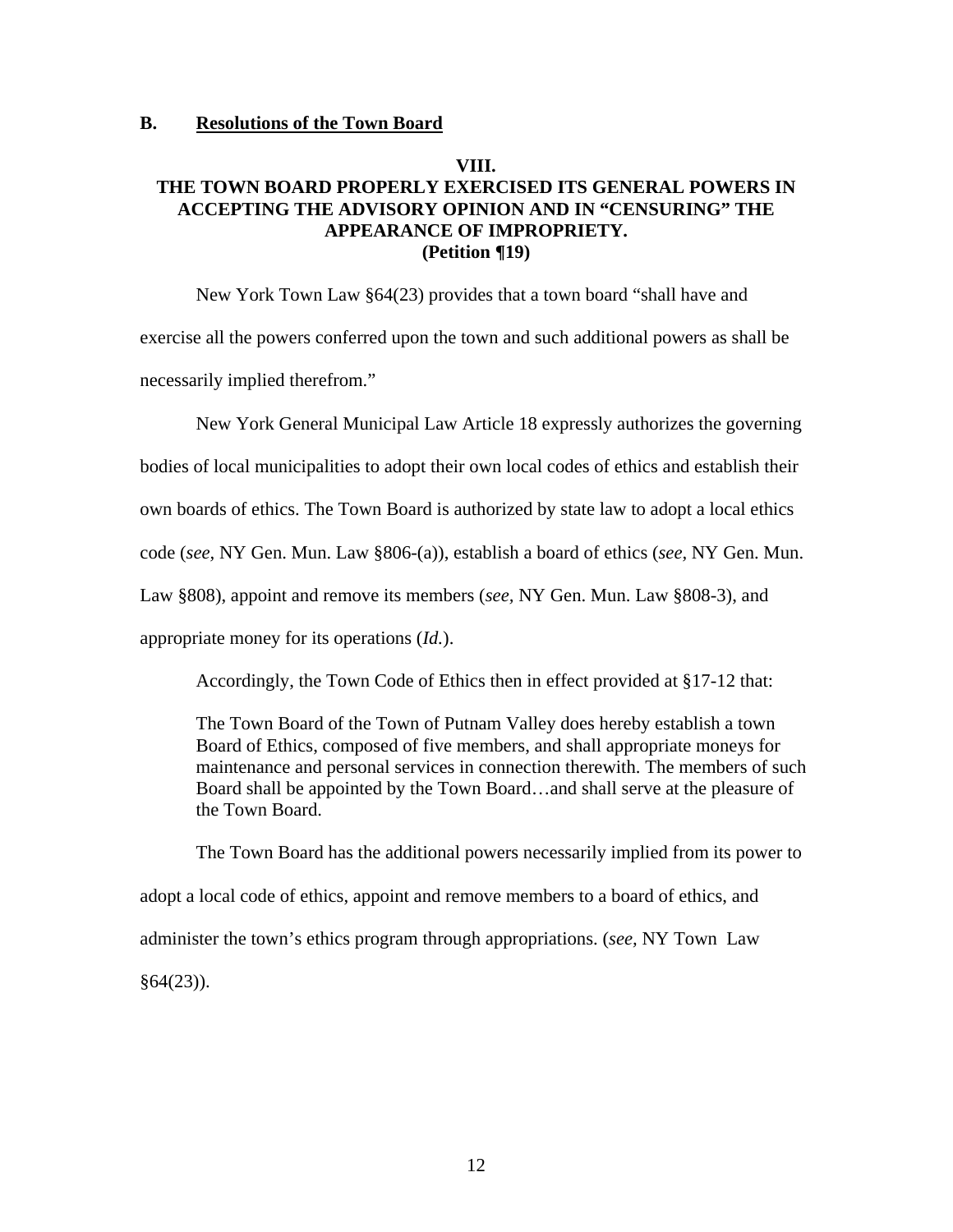Here, the resolutions of the Town Board accepting the Advisory Opinion and censuring the appearance of impropriety amounted to no more than an expression by the Board of its own opinion. On November 15, 2006, the Town Board resolved that:

[T]he Town Board hereby censures the appearance of impropriety in the Supervisor's hiring of a confidential assistant and requests that the Supervisor replace Ms. Powell as his personal assistant with a candidate in whom the community will have trust and confidence.

A censure is an official reprimand or condemnation. Black's Law Disctionary  $(8<sup>th</sup>$ ed. 2004). In censuring the appearance of impropriety here, the Town Board imposed no sanction or other penalty upon the Supervisor or Ms. Powell. Rather, it expressed the sense of the town's governing body, memorialized its disapproval of the appearance of impropriety found by the Board of Ethics, and *requested* that the Supervisor replace Ms. Powell.

#### **C. New Ethics Code**

### **IX. BY ITS OWN TERMS, THE NEW CODE OF ETHICS DOES NOT APPLY RETROACTIVELY. (Petition ¶¶ 20, 29)**

 The Revised Code of Ethics enacted by the Town Board on October 18, 2006 as Local Law No. 5 of 2006, provides at Section 6 (Effective Date and Applicability) that: "[t]his Local Law shall take effect immediately upon filing by the Town with the Secretary of State of the State of New York, and shall govern conduct on or subsequent to the date thereof."

 Moreover, the Advisory Opinion of the Board of Ethics rendered on July 24, 2006 concluded that the Supervisor's hiring decision created a prohibited appearance of impropriety because it violated the spirit and intent of the *former* Code of Ethics. Thus,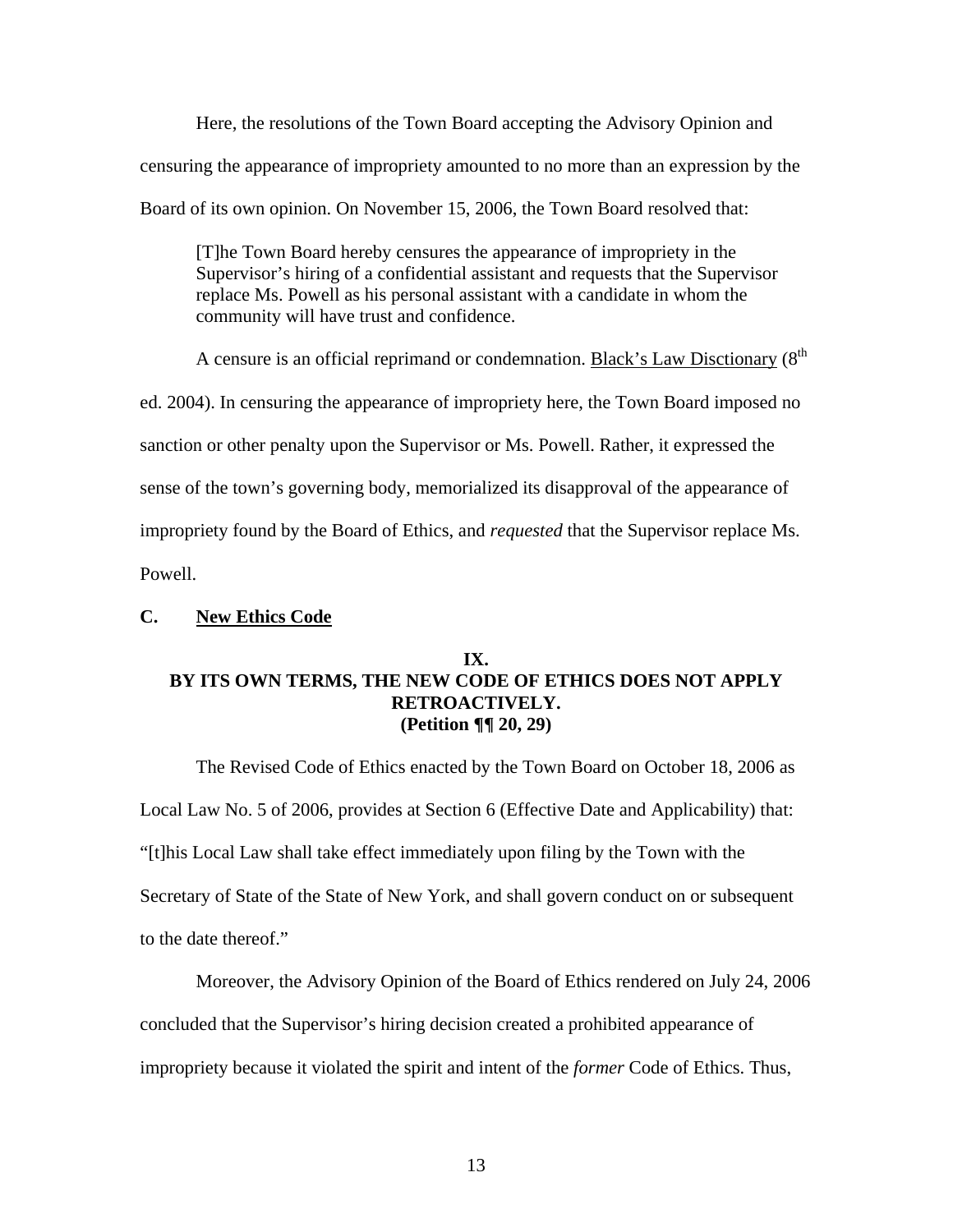the Revision of Code of Ethics enacted on October 18, 2006, in so far as it prohibited the same type of hiring decision, did not change the standard of conduct applicable in the Town of Putnam Valley.

**X.** 

# **THE CONSTITUTIONAL CHALLENGE IS NOT RIPE BECAUSE NO ACTION HAS BEEN TAKEN UNDER THE NEW CODE**

To the extent the petitioners' challenge the constitutionality of the new ethics code is based on its application to them, their challenge is unripe for adjudication. The Advisory Opinion of the Board of Ethics and the resolutions of Town Board accepting the Advisory Opinion and censuring the appearance of impropriety were promulgated under the *former* Code of Ethics. No action was taken and no determination was made against the petitioners under the new Code of Ethics.

# **XI. THE REVISED CODE OF ETHICS SUBSTANTIALLY COMPLIED WITH MUNCIPAL HOME RULE LAW §22(1). (Petition ¶¶ 22-23)**

NY General Municipal Law §806 expressly authorizes local municipalities to adopt their own local codes of ethics, provided that the local code "may regulate or prescribe conduct which is not expressly prohibited by this article but may not authorize conduct otherwise prohibited." Accordingly, the Revised Code of Ethics expressly provided at §17-08 (Conflicts with General Municipal Law) that:

In the event that any provision of this chapter shall conflict with the provisions of Article 18 of the General Municipal Law of the State of New York, the provisions of this code shall prevail except that nothing in this code shall authorize conduct otherwise prohibited by the *General Municipal Law* [italics in original]. Pursuant to authority in the New York State Constitution and Municipal Home Rule Law this code supersedes all inconsistent provisions of Article 18 of the General Municipal Law of the State of New York, except that nothing in this chapter shall authorize conduct otherwise prohibited by Article 18 of the General Municipal Law.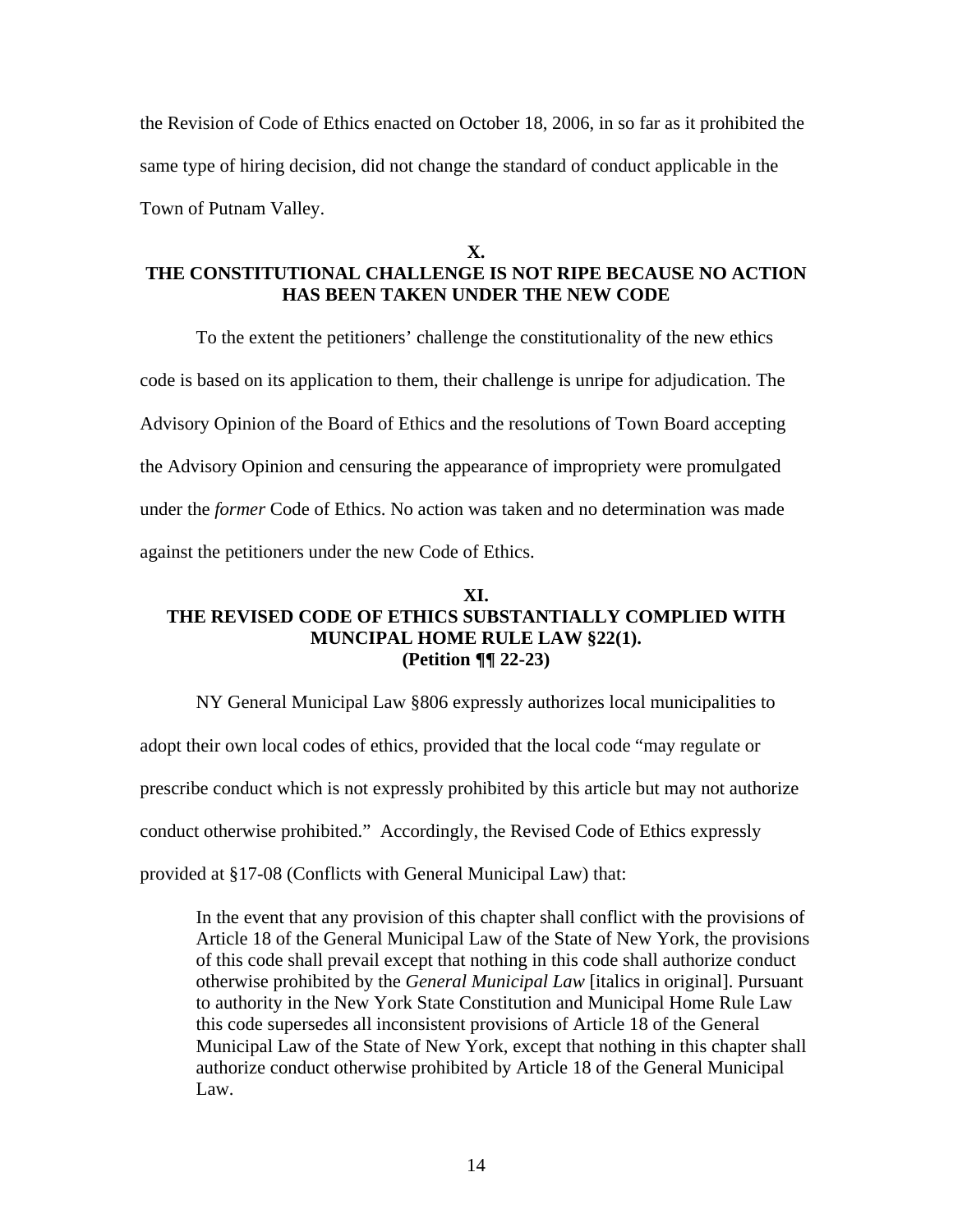Thus, the more restrictive standards of conduct set forth in the Revised of Code of Ethics did not "supersede" the provisions of Article 18 of the NY General Municipal Law, and there was no need to identify the specific state law provisions that were superseded by their enactment.

The Revised Code of Ethics superseded state law in only one respect – it altered the composition of the Board of Ethics. The Revised Code of Ethics provides at §17-05 that "…[n]o member of the Ethics Board shall hold any other Town office or be an employee of the Town…." This provision is inconsistent with New York General Municipal Law §808-3, which provides that "…[the] ….[B]oard [of Ethics] shall include at least one member who is an elected or appointed municipal officer or employee."

 The Court of Appeals has repeatedly stated that a town's authority to supersede state law may be exercised upon *substantial* compliance with the procedures set forth in Municipal Home Rule Law §22(1). *See,* Kamhi v. Town of Yorktown, 74 N.Y.2d 423 at 434 (1989); Turnpike Woods v. Town of Stony Point, 70 N.Y.2d 735 at 737-738 (1987); Walker v. Town of Hempstead, 190 A.D.2d 364 at 372 (2 Dept., 1993), affd., 84 N.Y.2d 360 (1994). In Turnpike Woods, the Court stated that:

While section 22 (1) does not, by its terms, mandate technical adherence to any one of the specifically described procedures for amending or superseding a State law, we have required substantial adherence to the statutory methods to evidence a legislative intent to amend or supersede those provisions of a State law sought to be amended or superseded *(Bareham v City of Rochester*, 246 NY 140, 150 [interpreting predecessor provision City Home Rule Law  $\S 12$ ; repealed by Municipal Home Rule Law § 58, eff Jan. 1, 1964]; *see also, County of Rensselaer v City of Troy*, 102 AD2d 976, 977; *Matter of La Cagnina v City of Schenectady*, 70 AD2d 761, 762; Municipal Home Rule Law § 22 [2]). The purpose of section 22 is to compel definiteness and explicitness, to avoid the confusion that would result if one could not discern whether the local legislature intended to supersede an entire State statute, or only part of one -- and, if only a part, which part *(Bareham v City of Rochester*, 246 NY 140, 150, *supra)*.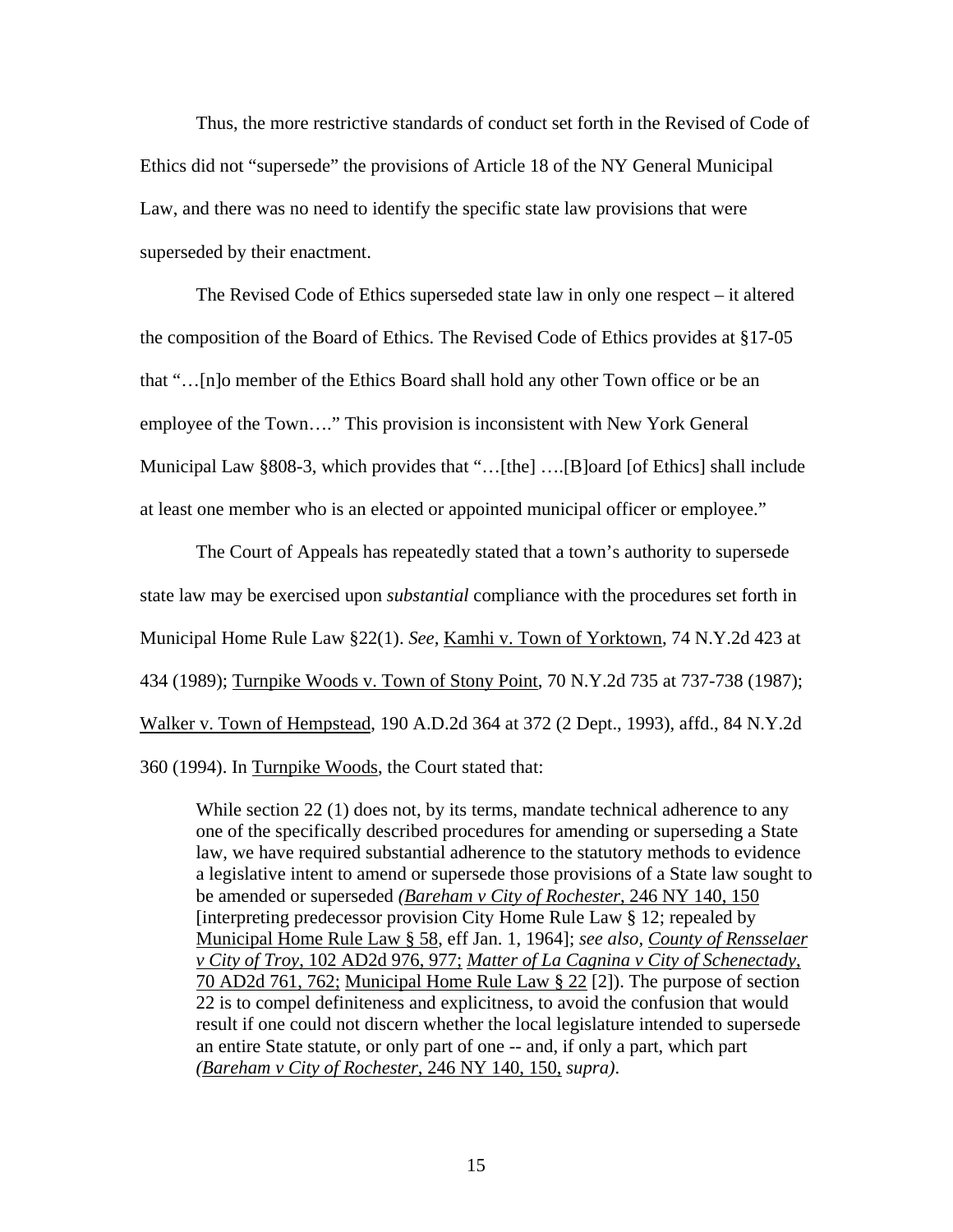Here, the Revised Code of Ethics substantially complied with the requirements of Municipal Home Rule §22(1) by specifically identifying the provision of state law that it intended to supersede. The Revised Code of Ethics reiterated at §17-09 (Conflicts with Town Code) Section 4B that it did not authorize conduct otherwise prohibited by Article 18 of the New York General Municipal Law, and stated that :

In particular and without limitation, it is the intent of the Town Board to supersede, and the instant local law hereby supersedes, any inconsistent provision of subdivision 1[sic] of section 808 of the General Municipal Law relating to the composition of the Board of Ethics.

 There can be no confusion that the Town Board intended to supersede section 808 of the General Muncipal Law relating to the composition of the Town Board of Ethics. However, in the event the Court finds that the Revised Ethics Code violated the Municipal Home Rule Law  $\S 22(1)$  by misidentifying the superseded section of the General Municipal Law as §808-1 (relating to county boards of ethics) rather than §808-3 (relating to town boards of ethics), only the provision that "[n]o member of the Ethics Board shall hold any other Town office or be an employee of the Town" should be invalidated. The balance of the Revised Code of Ethics should not be invalidated. The Revised Ethics Code provides at §17-09 (Conflicts with Town Code) Section 5

(Severability) that:

Should any section, sub-section, paragraph, sub-paragraph, sentence, clause, phrase, or other portion of this Local Law be declared invalid by a court of competent jurisdiction such action shall not be construed to invalidate the remaining portion of this Local Law.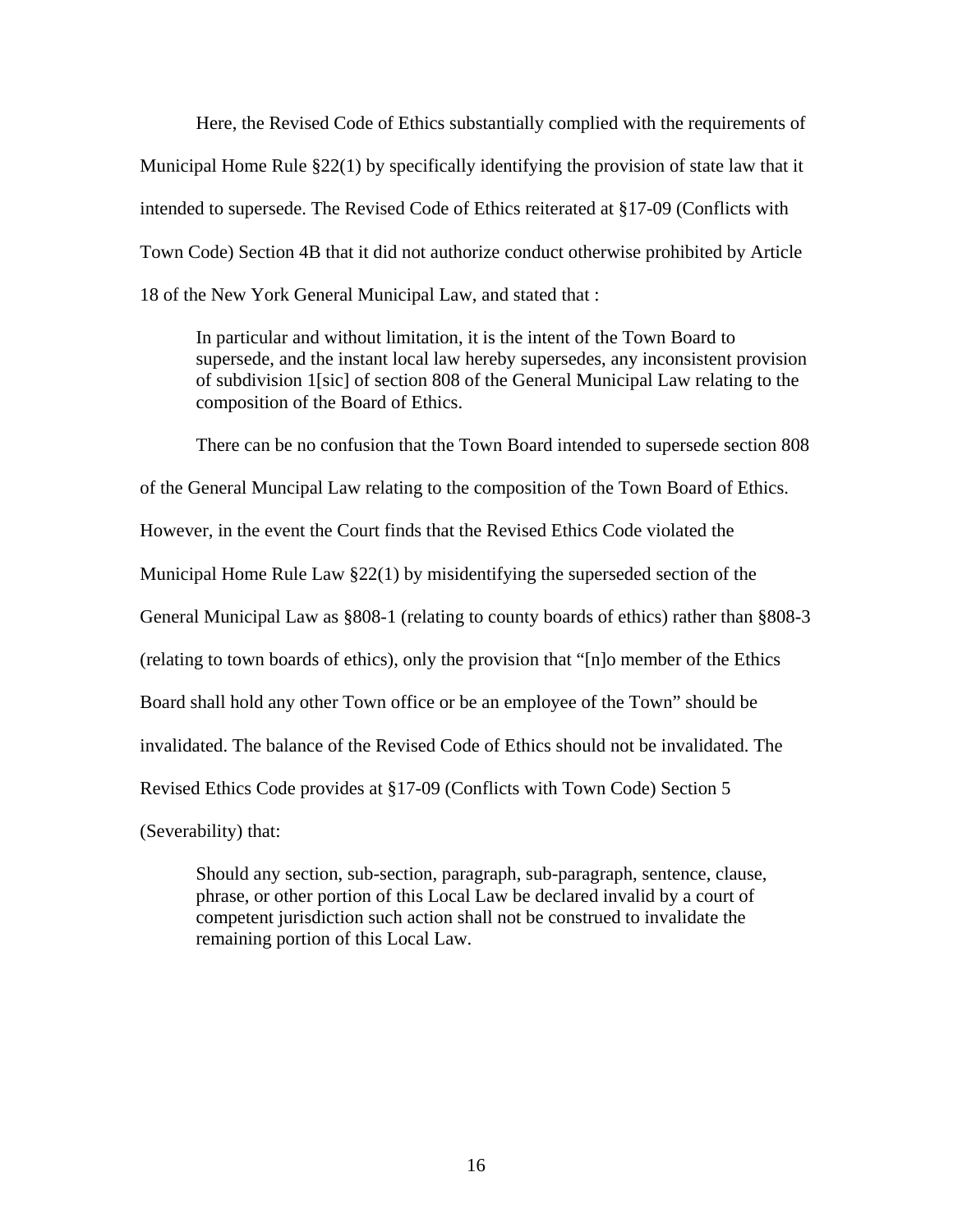## **XII. THE NEW ETHICS CODE PROVIDES FOR DUE PROCESS IN THE INVESTIGATION OF COMPLAINTS, AND WAS NOT REQUIRED TO PROVIDE FOR DUE PROCESS IN THE RENDERING OF ADVISORY OPINIONS (Petition ¶¶24, 28, 30)**

Due process is required before a municipal agency makes a final determination that affects a person's property or liberty rights.

An advisory opinion of the Board of Ethics is not a final determination requiring

due process (*See,* Point I above). Nor would the investigation of complaints by the Board

of Ethics pursuant to §17-05D of the Revised Ethics Code result in final determinations

because the investigation by Board of Ethics results in a recommendation to the Town

Board. It is the Town Board, not the Ethics Board that is authorized to impose the

penalties authorized by §17-07 of the Revised Ethics Code.

Nevertheless, the new Ethics Code provides that the Board of Ethics will provide

notice and an opportunity to be heard in the performance of its investigatory function and

provides that other procedures shall be adopted by the Ethics Board. *See,* Revised Code

of Ethics §17-05D-2 and 3.

#### **XIII.**

# **THE PETITIONERS LACK STANDING TO CLAIM THAT THE NEW ETHICS CODE IS UNCONSTITUTIONALLY VAGUE AS APPLIED TO DOMESTIC PARTNERS BECAUSE THEY DENIED IN THE PETITION THAT THEY ARE DOMESTIC PARTNERS (Petitioner ¶¶24, 26)**

Supervisor Davis and Ms. Powell have no standing to challenge the application of the Revised Ethics Code to domestic partners because they denied in their petition (at ¶8 that they are domestic partners. *See* 20 NY Jur Con Law §§51-53; Plaza Health Clubs, Inc. v. City of NY, 76 AD2d 509 (1<sup>st</sup> Dept. 1980), *app. dism.* 51 N.Y.2d 1008 (1980).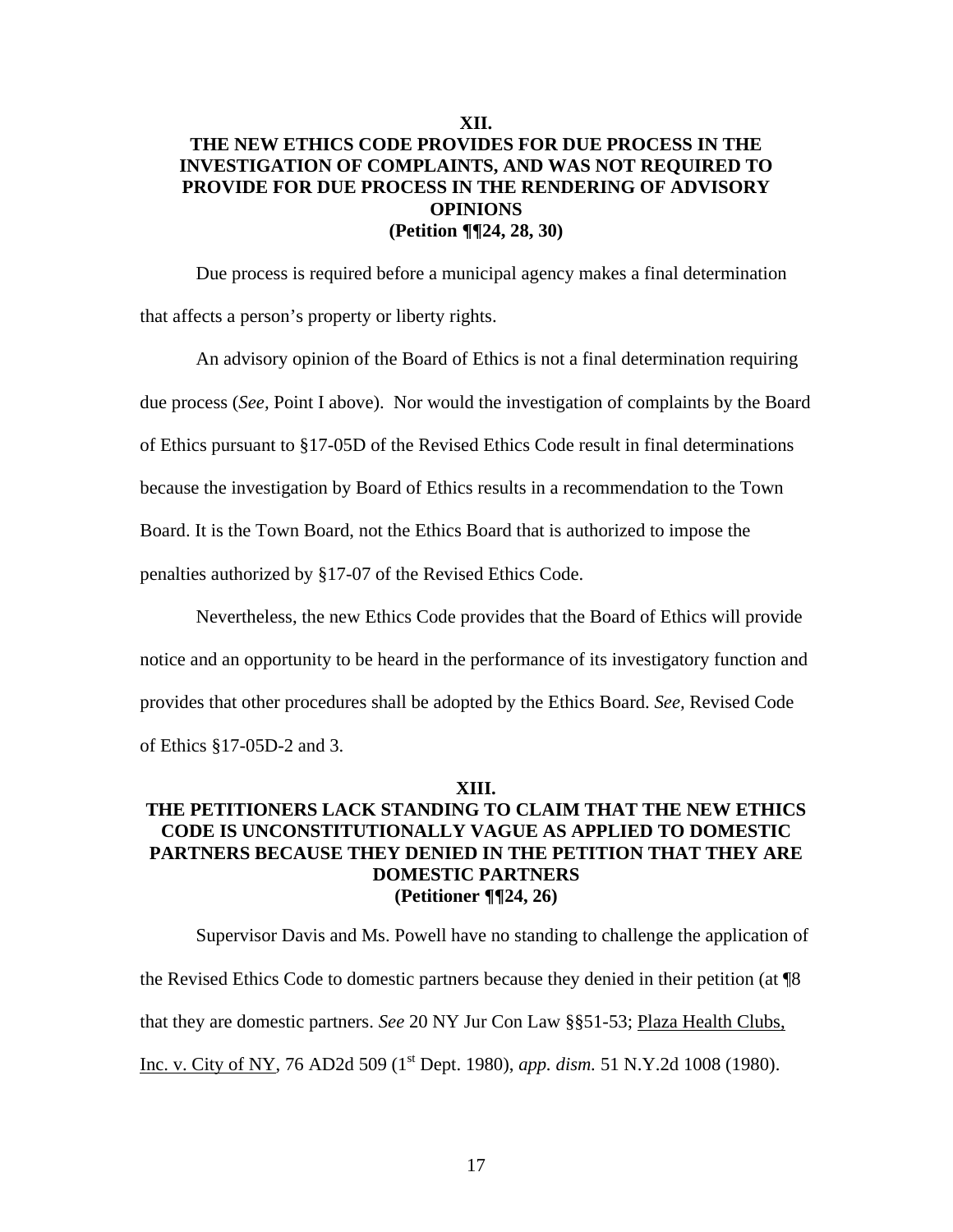## **XIV. NEITHER THE TERM "DOMESTIC PARTNERSHIP" NOR THE TERM "COHABITATION" IS UNCONSTITUIONALLY VAGUE. (Petitioner ¶¶24, 26)**

Due process does not require that a statute meet impossible standards of specificity; all that is required is that the language convey sufficiently definite warnings as to the proscribed conduct when measured by common understanding and practice. 20 NY Jur Constitutional Law §402.

The term "domestic partnership" is a defined by **Black's Law Dictionary** ( $8<sup>th</sup>$  ed. 2004), in pertinent part, as: "[a] nonmarital relationship between two persons of the same or opposite sex who live together as a couple for a significant period of time." The term "cohabitation" is defined by Black's Law Dictionary  $(8<sup>th</sup>$  ed. 2004) as: "[t]he fact or state of living together, esp[ecially] as partners in life, usu[ally] with the suggestion of sexual relations."

 It should be noted that the Revised Code of Ethics provides a means by which any town officer or employee may clarify the meaning and application of any terms contained in the statute. The Revised Code of Ethics provides at 17-05 (Town Board of Ethics) that "[u]pon written request, the Board [of Ethics] shall render advisory opinions to officers and employees with respect to this [Revised] Code [of Ethics]".

## **XV. SUPERVISOR DAVIS AVAILED HIMSELF OF THE BENEFITS OF THE REVISED ETHICS CODE BY REQUESTING AN ADVISORY OPINION; HE SHOULD BE ESTOPPED FROM CHALLENGING THE CONSTITUTIONALITY OF THE REVISED ETHICS CODE.**

 One who has availed himself of the benefits of a statute, or exercised a right that it accords, has manifested his or her assent to the statute and may not challenge its constitutionality. 20 NY Jur Constitutional Law §58.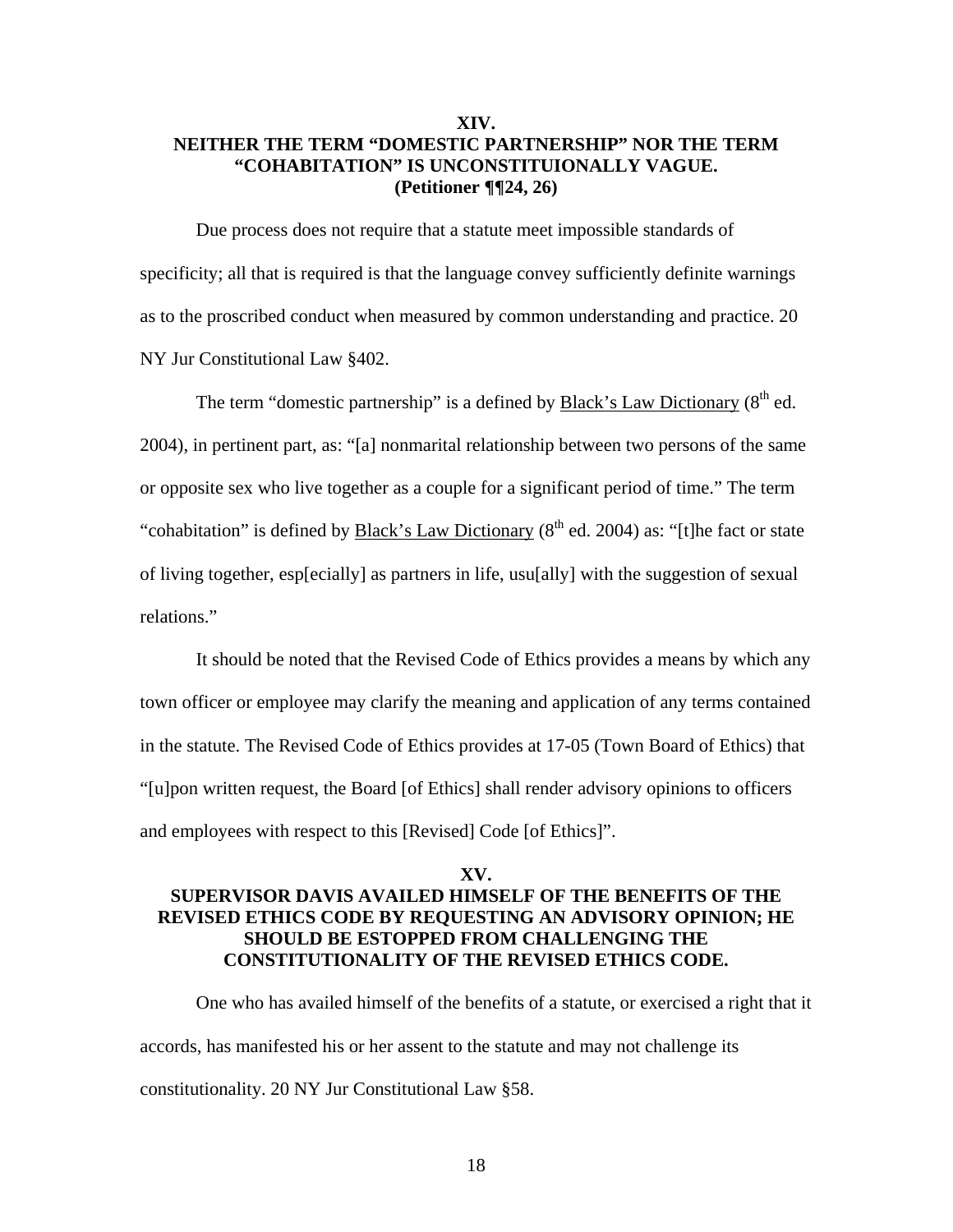Here, Supervisor Davis wrote to the Board of Ethics on November 29, 2006

stating that:

As I work toward the reorganization meeting in January there are a number of issues that arise regarding the new ethics law. I would appreciate your confidential review of these personnel matters

By requesting an advisory opinion regarding the Revised Ethics Code, the Supervisor

exercised a right that the statute accords. The Supervisor has manifested his assent to the

Revised Code of Ethics and should be estopped from challenging its constitutionality.

## **XVI. IN PROHIBITING CONDUCT WHICH CREATES AN APPEARANCE OF IMPROPRIETY, THE NEW ETHICS CODE CODIFIED A WELL SETTLED LINE OF COMMON LAW CASES. (Petition ¶25)**

New York courts have held that the laws governing municipal ethics prohibit

conduct which materially violates the spirit and intent of those laws, even where no

express provision of the law has been violated. *See, e.g.*, Tuxedo Conservation &

Taxpayers Assn. v. Town Bd., 69 AD2d 320 (2d Dept. 1979); Zagoreos v. Conklin, 109

AD2d 281 (2d Dept. 1985).

The codification of legal principles announced by the courts of this State was an

appropriate exercise of legislative discretion.

## **XVII. THE REVISED ETHICS CODE DEFINES THE TERMS "OFFICER AND EMPLOYEE" IN SUBSTANTIALLY THE SAME WAY AS GEN. MUN. LAW §800-5 (Petition ¶27)**

The standards of conduct established by Article 18 of the New York General

Municipal Law apply to "municipal officers and employees". *See e.g.,* NY Gen. Mun.

Law §§801, 803, 805 and 805-a. NY Gen. Mun. Law §800-5 provides that: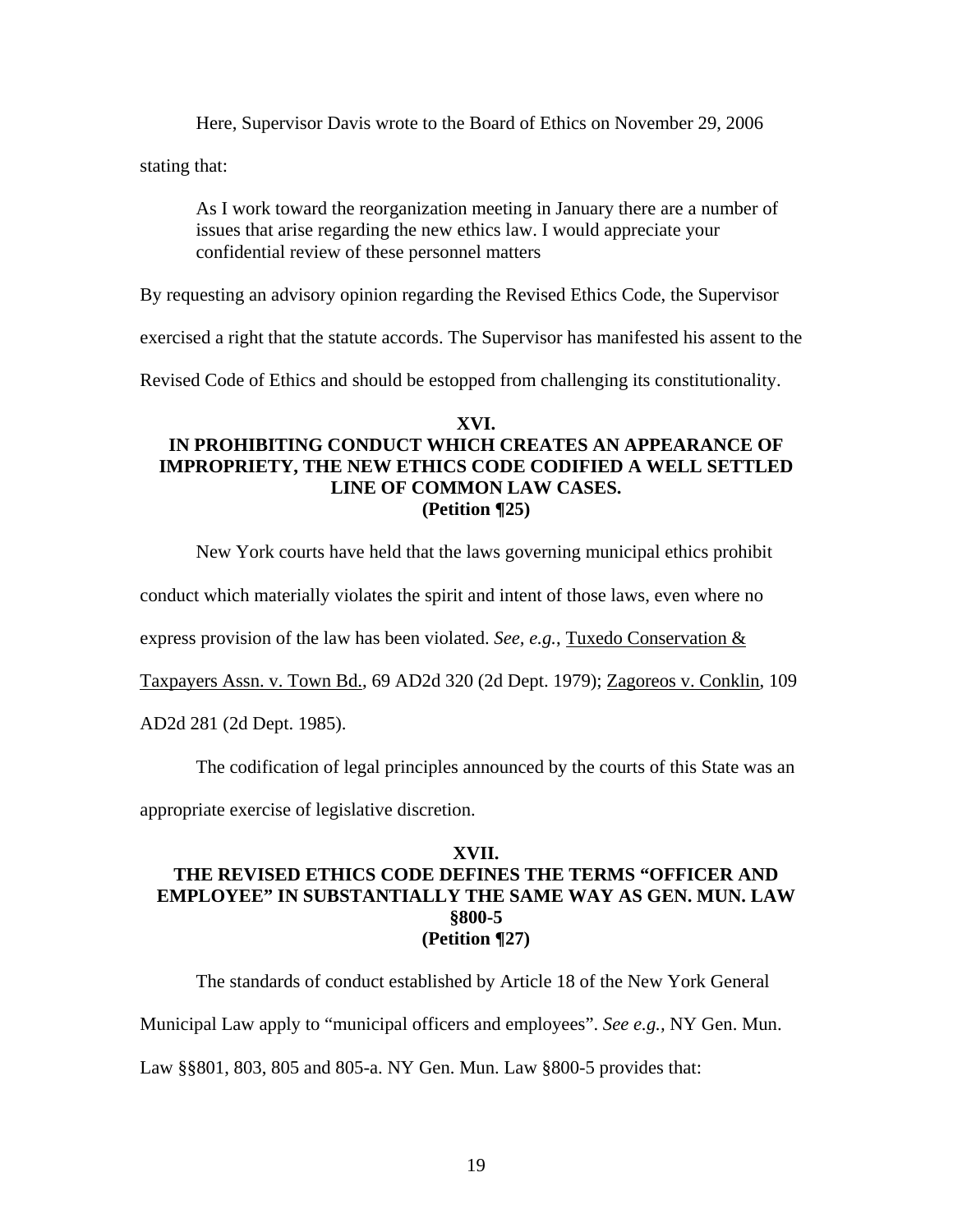Municipal officer or employee means an officer or employee of a municipality, whether paid or unpaid, including members of any administrative board, commission or other agency thereof….No person shall be deemed to be a municipal officer or employee solely by reason of being a volunteer fireman or civil defense volunteer, except a fire chief or assistant fire chief.

Similarly, the standards of conduct established by the Revised Code of Ethics apply to Town "officers and employees. *See e.g.,* Revised Code of Ethics §§17-03A, B, C, D, F-1, F-3, F-4, F-5, F-6, G, H, I, J, K-1 and K-2. Revised Ethics Code §17-02 defines the phrase "officer or employee": as:

An officer or employee of the Town of Putnam Valley, whether paid or unpaid, including members of any administrative board, commission, contract employees, or other agency thereof. No person shall be deemed to be an officer or employee solely by reason of being a volunteer firefighter, volunteer ambulance corps member or emergency management volunteer.

By nearly mirroring Article 18 of the New York General Municipal Law in its

application to unpaid members of boards and commissions, the Revised Ethics Law was

manifestly reasonable. By expanding the definition of "officers and employees" to

include contract employees, the Revised Code of Ethics complied with the mandate of

New York General Municipal Law §806 which authorizes local municipalities to adopt

their own local codes of ethics, provided that a local code "may regulate or prescribe

conduct which is not expressly prohibited by this article but may not authorize conduct

otherwise prohibited.".

#### **XVIII.**

# **THE ACTIONS OF THE RESPONDENTS WERE NOT ARBITRARY, CAPRICIOUS, UNREASONABLE, OR AN ABUSE OF DISCRETION. (Petition par. 31, 32)**

The Board of Ethics diligently gathered the facts and rendered its Advisory Opinion based on the facts presented. Supervisor Davis and Ms. Powell were provided with a copy of Councilmember Tendy's inquiry and were given an opportunity to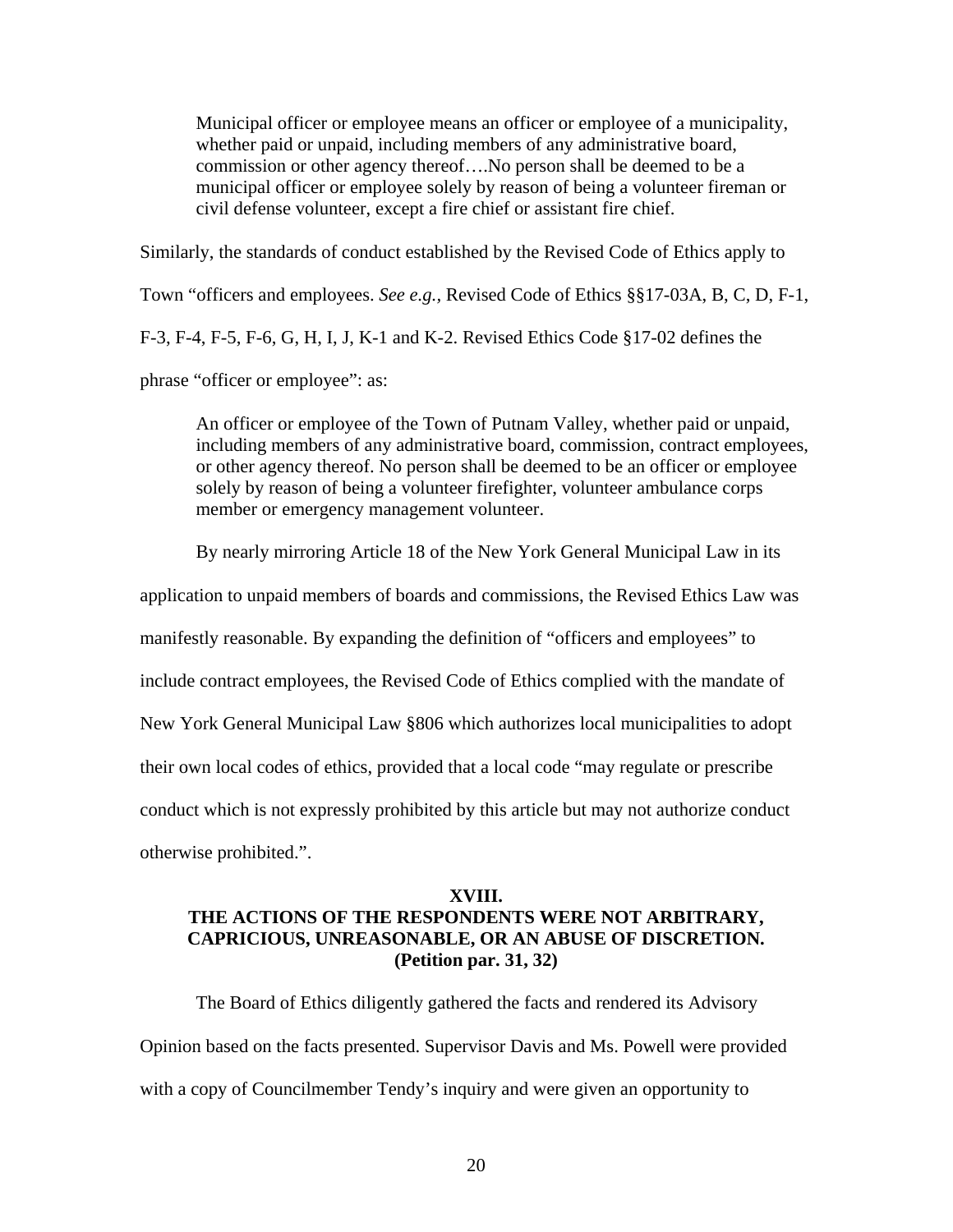respond in writing – an opportunity they availed themselves of. They were personally interviewed by members of the Board of Ethics. They did not dispute Councilman Tendy's allegation that they were domestic partners. They confirmed that they were financially interdependent.

The Board of Ethics was balanced in its conclusions, declining to determine whether the Supervisor was obligated to devote his full time and attention to his official duties and referring the inquiry to the Town Attorney as a question of law; and finding no prohibited conflict of interest in the rate of salary paid to Ms. Powell, or in the Supervisor's participation in the discussion of a legislative proposal to extend health insurance benefits to the domestic partners of Town officers and employees.

 The Board carefully concluded that the Supervisor's hiring of Ms. Powell did not violate New York General Municipal Law §801. It carefully compared the language of the state law with the Town's own ethics code to discern the spirit and intent of the then current Town Code of Ethics. Finally it reached the same conclusion as the State Comptroller, the State Attorney General, and the learned commentators (*see*, Point II above) – that a municipal officer or employee should refrain from participating in hiring a member of his household, setting her salary, supervising her work, and from taking any other actions concerning the terms and conditions of her employment.

#### **CONCLUSION**

For the forgoing reasons, it is respectfully requested that the Court grant an order dismissing the verified petition, and that respondents The Town of Putnam Valley Town Board and Board of Ethics have such other and further relief as the Court deems just and proper.